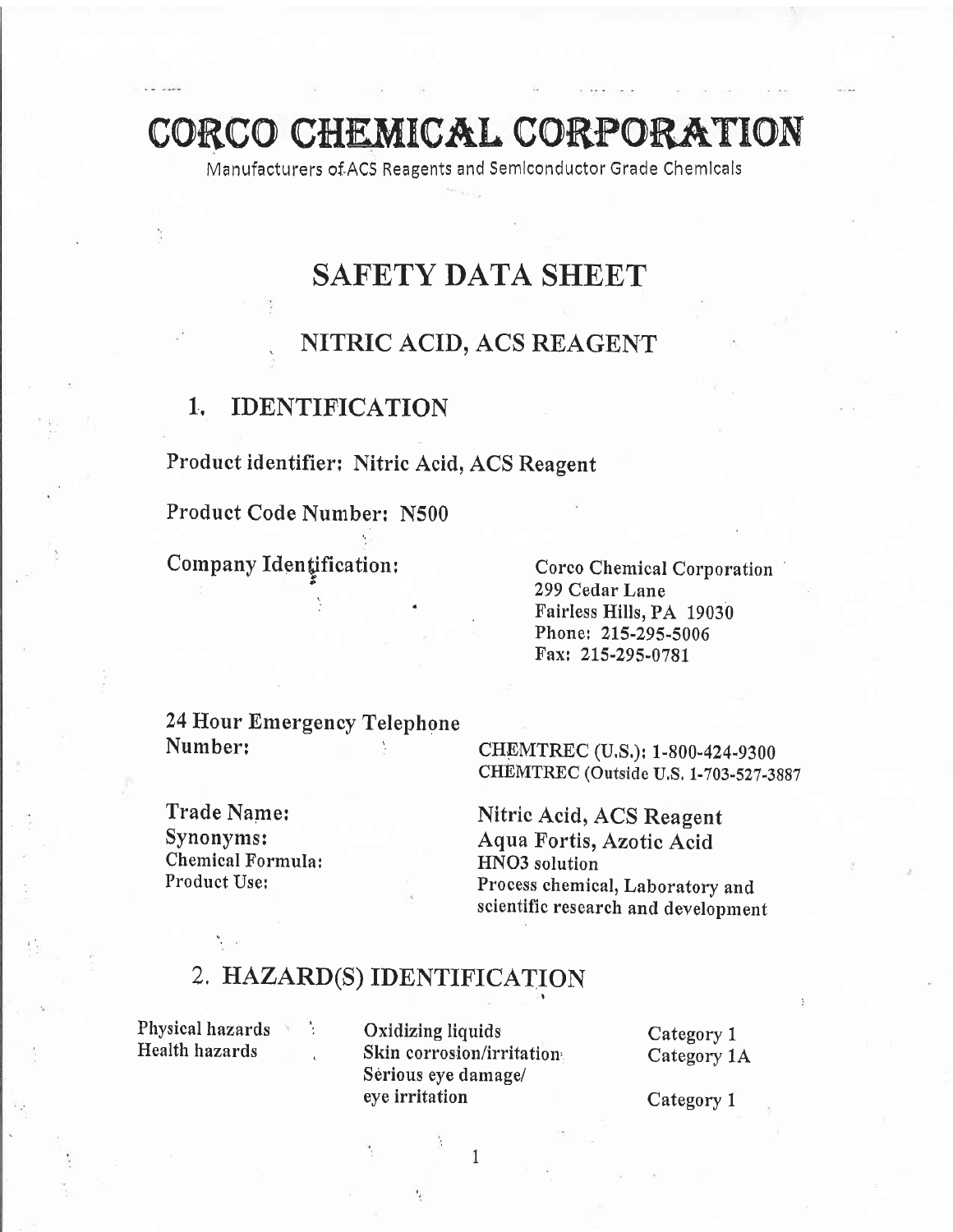Specific target organ toxicify, single exposure

Specific target organ toxicity, repeated exposure

Category <sup>1</sup> (respiratory system) Category <sup>1</sup> (respiratory system, tooth)

OSHA hazard(s) - Not classified,

Label elements:



Signal word Danger

Hazard statement: May cause fire or explosion; strong oxidizer, Causes severe skin burns and eye damage. Causes serious eye damage. Causes damage to organs (respiratory system), Causes damage to organs (respiratory system, tooth) through prolonged or repeated exposure,

Precautionary statement:

Prevention: Take any precaution to avoid mixing with combustibles, Keep away from heat, Keep/Store away from clothing and other combustible materials, Do not breathe mist or vapor. Wash thoroughly after handling. Do not eat, drink or smoke when using this product. Wear protective gloves/protective clothing/eye protection/face protection,

Response: In case of fire, use water/water spray/water jet/carbon dioxide/sand/foam/alcohol resistant foam/chemical powder for extinction. If swallowed: Rinse mouth. Do NOT induce vomiting, If on skin (or hair): Take off immediately all contaminated clothing. Rinse skin with water/shower. If inhaled: Remove person to fresh air and keep comfortable for breathing. If in eyes: Rinse cautiously with water for several minutes, Remove contact lenses, if present and easy to do. Continue rinsing. If on clothing: Rinse immediately contaminated clothing and skin with plenty of water before removing clothes. Immediately call <sup>a</sup> POISON CENTER or doctor/physician. In case of major fire and large quantities: Evacuate area. Fight fire remotely due to the risk of explosion.

Storage: Store locked up. Store in corrosive resistant container with a resistant inner liner.

 $\overline{2}$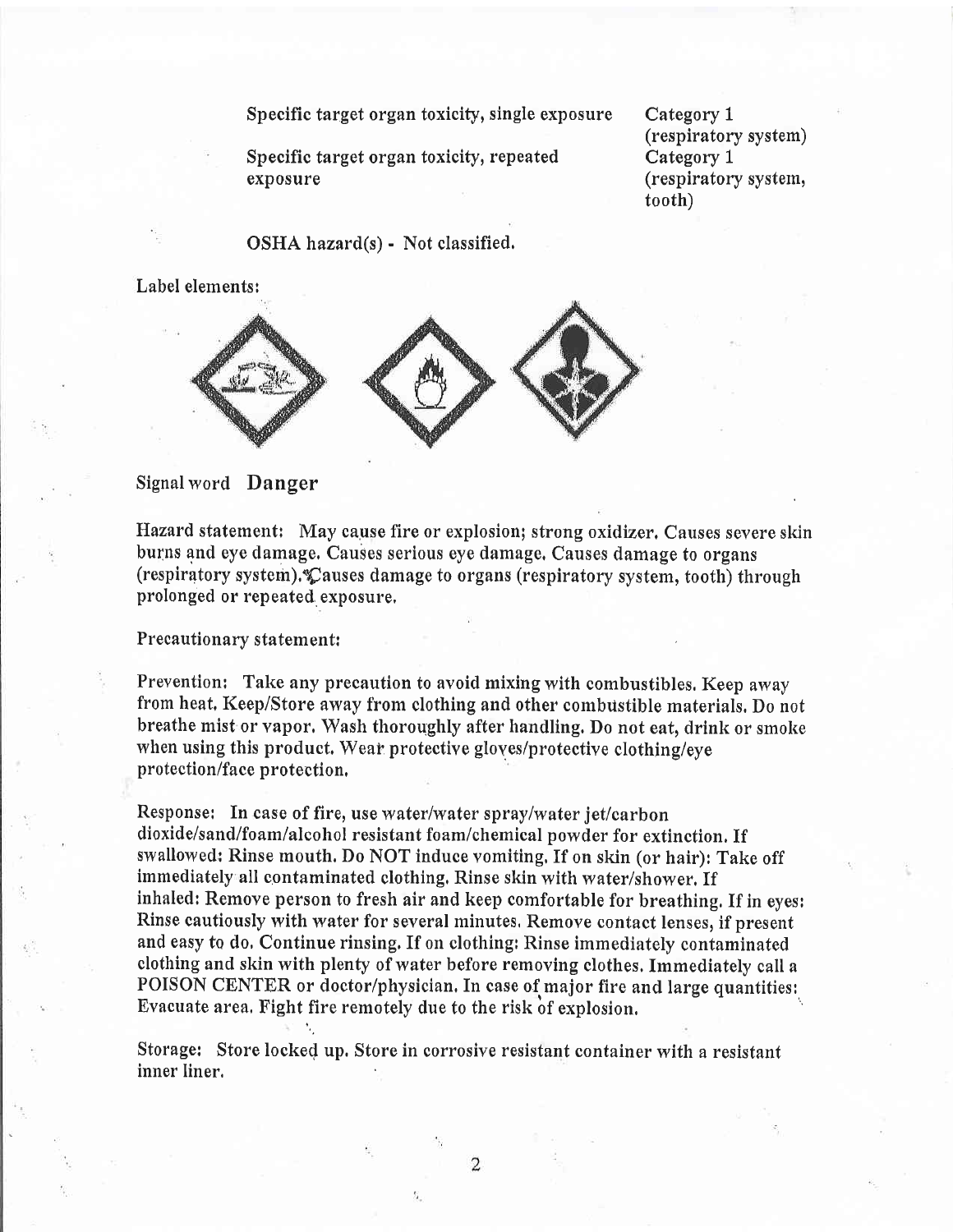Disposal Dispose of contents/container to an appropriate treatment and disposal facility in accordance with applicable laws and regulations, and product characteristics at time of disposal.

#### 3, Composition/information on ingredients

CAS Number: 7697-37-2 EC Number: 231-714-2 Index Number: 007-004-00-1 Molecular Weight: 63 g/mol

| Ingredient  | <b>CAS Number EC Number Percent Hazardous</b> |                             |  | <b>Chemical Characterization</b> |
|-------------|-----------------------------------------------|-----------------------------|--|----------------------------------|
| Nitric Acid | $7697-37-2$ 231-714-2 65 - 70% Yes            |                             |  | Substance                        |
| Water       | 7732-18-5                                     | $231 - 791 - 2$ 30 - 35% No |  | <b>Mixture</b>                   |

### 4, First-aid measures

Immediate first aid treatment reduces the health effects of this substance. In all cases, immediately call a POISON CENTER or doctor / physician.

Inhalation: Remove to fresh air. If not breathing, give artificial respiration. If breathing is difficult, give Oxygen, Call a physician.

Ingestion: DO NOT INDUCE VOMITING! Give large quantities of water or milk if available, Never give anything by mouth to an unconscious person. Get medical attention immediately.

Skin Contact: In case of contact, immediately flush skin with plenty of water for at least 15 minutes while removing contaminated clothing and shoes. Wash clothing before reuse. Call a physician.

Eye Contact: Immediately flush eyes with plenty of water for at least 15 minutes, lifting lower and upper eyelids occasionally. Get medical attention immediately,

General information: Ensure that medical personnel are aware of the material(s) involved, and take precautions to protect themselves.

#### 5. Fire-fighting measures

Suitable extinguishing media Water. Water fog, Foam, Dry chemical powder, Carbon dioxide (CO2).

Unsuitable extinguishing media: Do not use water jet as an extinguisher, as this will spread the fire.

 $\overline{3}$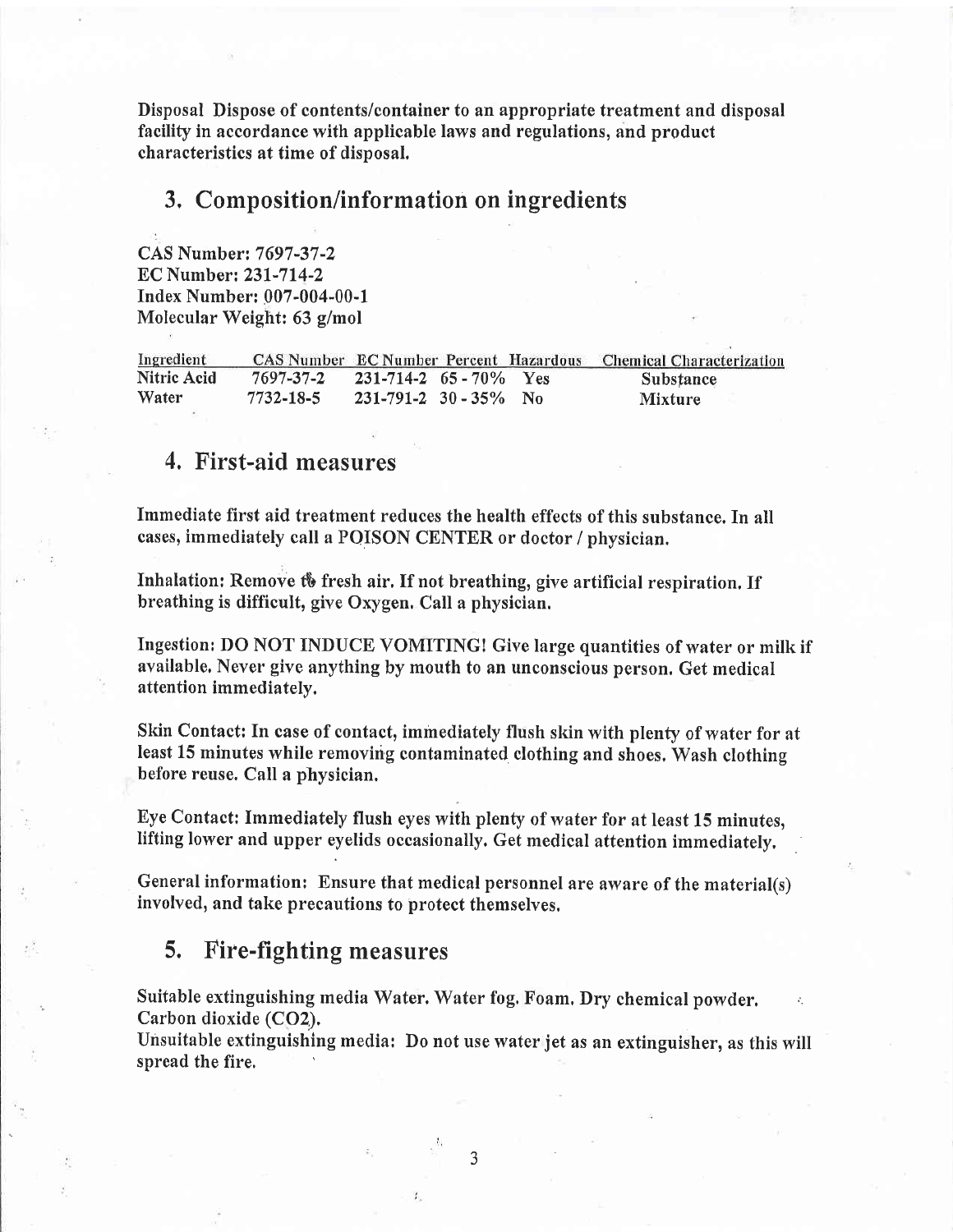Specific hazards arising from the chemical: May cause fire or explosion; strong oxidizer. Strong oxidizer - contact with other material may cause fire, Special protective equipment and precautions for firefighters: Firefighters must use standard protective equipment including flame retardant coat, helmet with face shield, gloves, rubber boots, and in enclosed spaces, SCBA.

#### Fire-fighting equipment/instructions:

In case of fire: Stop leak if safe to do so, In case of fire: Evacuate area. Fight fire remotely due to the risk of explosion, Move containers from fire area if you can do so without risk, For massive fire in cargo area, use unmanned hose holder or monitor nozzles, if possible. If not, withdraw and let fire burn out.

#### 6. Accidental release measures

Personal Precautions, Protective Equipment and Emergency Procedures: Ventilate area of leak or spill. Wear appropriate personal protective equipment as specified in Section 8, Isolate hazard area. Keep unnecessary and unprotected personnel from entering,

Environmental Precautions rand Methods and Materials for Containment and Cleaning Up: Contain and recover liquid when possible. Do not let product enter drains. Neutralize with alkaline material (soda ash, lime,) then absorb with an inert material (e. g., vermiculite, dry sand, earth,) and place in a chemical waste container. Do not use combustible materials, such as saw dust. Do not flush to sewer! US Regulations (CERCLA) require reporting spills and releases to soil, water and air in excess of reportable quantities, The toll free number for the US Coast Guard National Response Center is (800) 424-8802,

### 7. Handling and storage :

Precautions for safe handling: Take any precaution to avoid mixing with combustibles. Keep away from heat. Do not breathe mist or vapor. Do not get this material in contact with eyes. Do not get this material in contact with skin. Do not get this material on clothing. Avoid prolonged exposure. Wash hands thoroughly after handling. Avoid release to the environment,

Conditions for safe storage, including any incompatibilities:

Store locked up. Keep away from heat. Keep container tightly closed. Do not store , near combustible materials. Keep out of the reach of children. Store in a cool, dry place out of direct sunlight.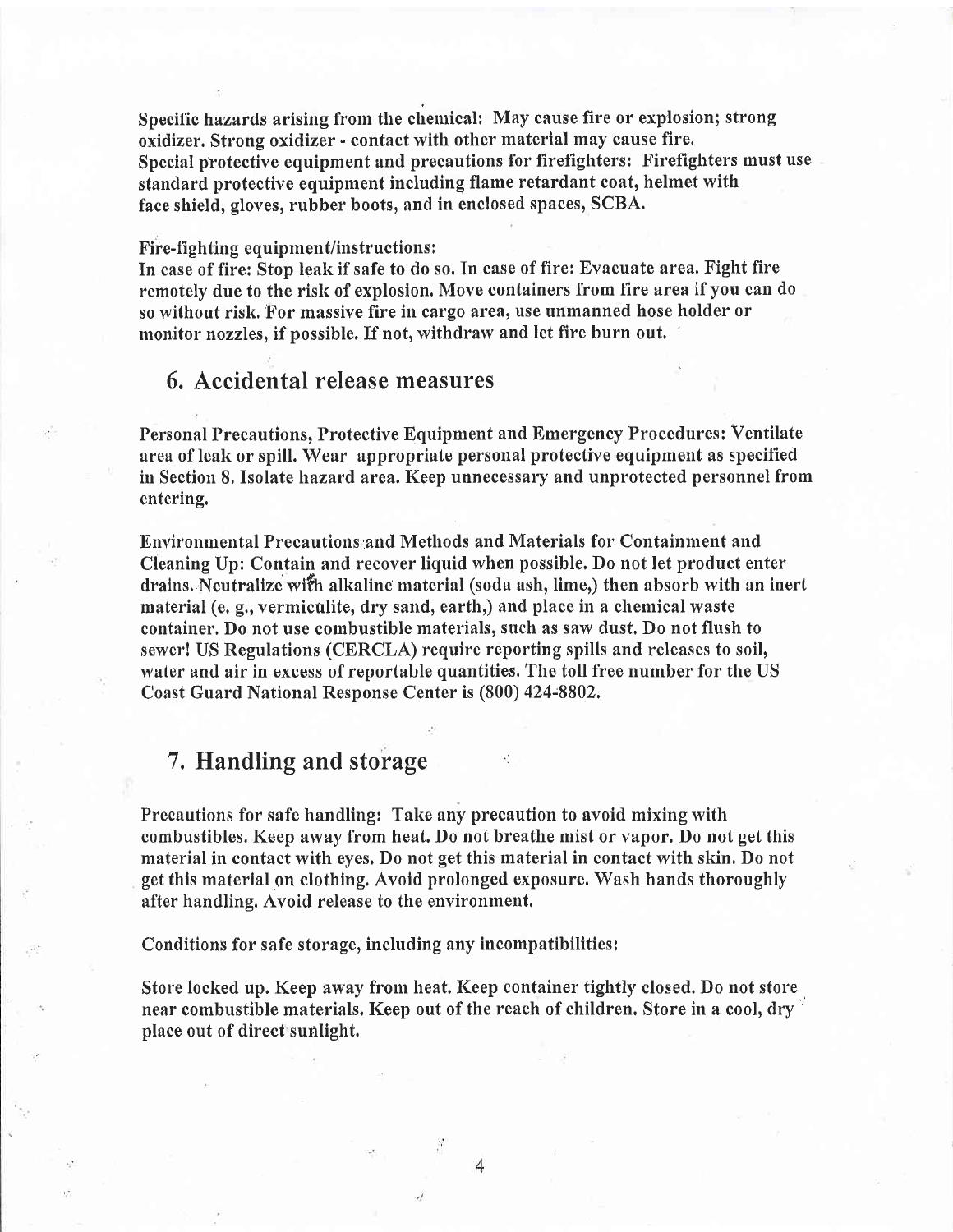#### 8. Exposure controls/personal protection

For Nitric Acid: OSHA Permissible Exposure Limit (PEL): 2 ppm (TWA), 4 ppm  $(STEL) ACGIH Threshold Limit Value (TLV): 2 ppm (TWA); 4 ppm (STEL)$ 

Ventilation System: A system of local and / or general exhaust is recommended to keep employee exposures below the Airborne Exposure Limits. Local exhaust ventilation is generally preferred because it can control the emissions of the contaminant at its source, preventing dispersion of it into the general work area, Please refer to the ACGIH document, Industrial Ventilation, A Manual of Recommended Practices, most recent edition, for details,

Personal Respirators (NIOSH Approved): If the exposure limit is exceeded and engineering controls are not feasible, wear a supplied air, full face piece respirator, air-lined hood, or full face piece self-contained breathing apparatus. Breathing air quality must meet the requirements of the OSHA respiratory protection standard (29CFR1910.134), Nitric Acid is an oxidizer and should not come in contact with cartridges and canisters that contain oxidizable materials, such as activated charcoal, Canister-type respirators using sorbents are ineffective,

Skin Protection: Wear impervious protective clothing, including boots, gloves, lab coat, apron or coveralts, as appropriate, to prevent skin contact.

Eye Protection: Use chemical safety goggles and / or a full face shield where splashing is possible. Maintain eye wash fountain and quick-drench facilities in work area,

General hygiene considerations: When using, do not eat, drink or smoke. Avoid contact with eyes. Wash hands before breaks and immediately after handling the product. Handle in accordance with good industrial hygiene and safety practice.

#### 9. Physical and chemical properties

Appearance: Clear to pale yellow solution<br>
Odor: Suffocating, acrid<br>
Odor Threshold: Not determined Odor Threshold: Not determined<br>
pH: 0.1(1,0N solution) pH:  $0.1(1.0N \text{ solution})$ <br>% Volatiles by volume @ 21C (70F):  $100 \text{ (as water and acid)}$ <br>Melting Point:  $0.27F$ ) Boiling Point / Boiling Range: ca. 101C (ca. 214F) Flash Point: Not applicable Evaporation Rate (BuAC=1): No information found Flammability: Not applicable

ca. -3C (ca. 27F)

Upper / Lower Flammability or Explosive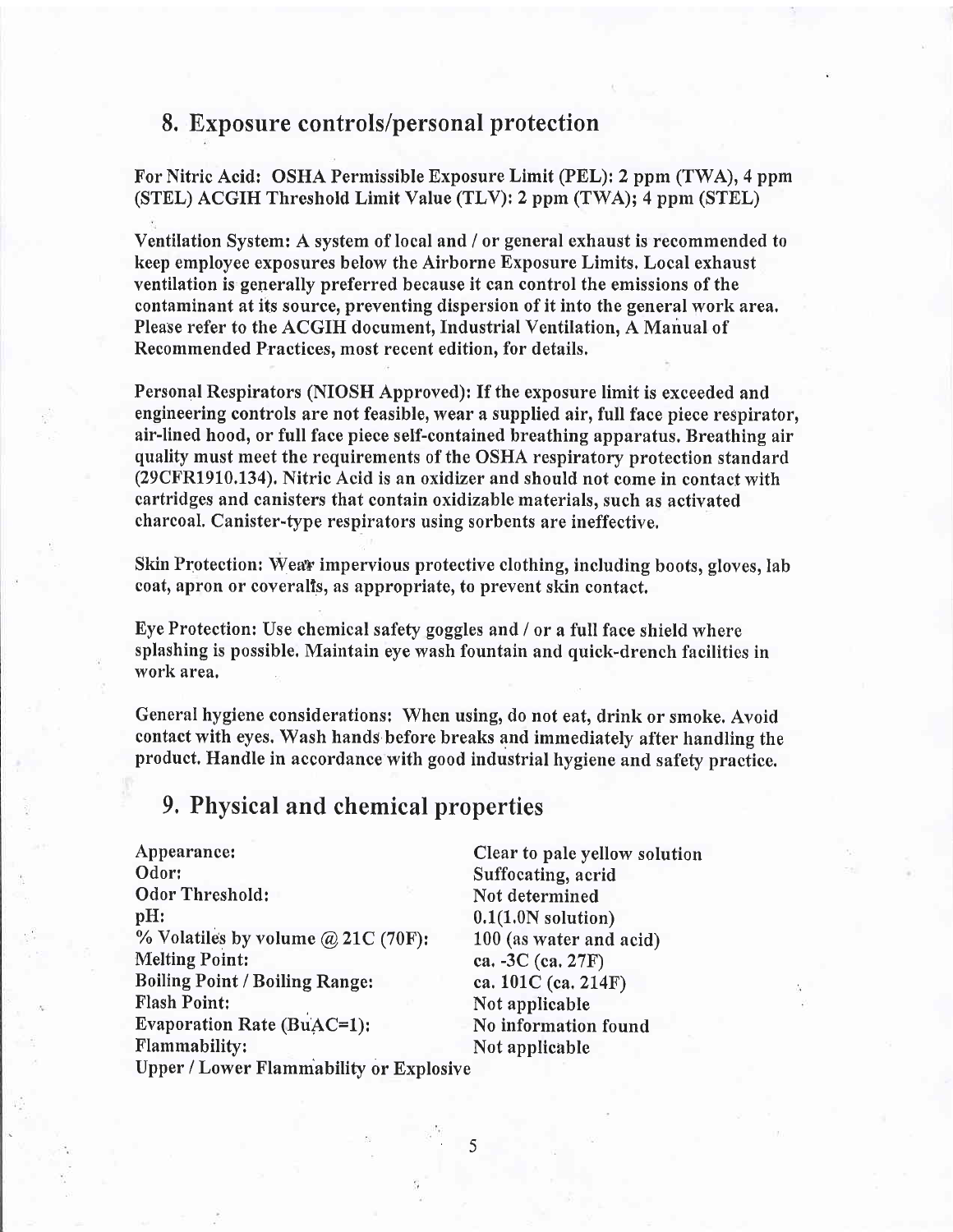Limits: Not applicable<br>Vapor Pressure (mm Hg): 48 @ 20C (68F) Vapor Pressure (mm Hg): Vapor Density (Air=l): 2-3 Relative Density: 1.419 g/cc for  $69 - 70\%$  Nitric Acid solution Solubility: Infinitely soluble Partition Coefficient: n-octanol / water: No data available Auto-ignition Temperature: No data available Decomposition Temperature: No data available Viscosity: 2.0 cPs

#### 10. Stability and reactivity

Reactivity and / or Chemical Stability: Stable under ordinary conditions of use and storage.

Possibility of.Hazardous Reactions and Conditions to Avoid: Heat and incompatibles.

Incompatible Materials: Strong bases, metallic powders, carbides, Hydrogen Sulfide, turpentine, and combustible organics,

Hazardous Decomposition Products: When heated to decomposition, emits toxic Nitrogen oxides fumes and Hydrogen Nitrate.

#### 11. Toxicological information

Emergency Overview: POISON! DANGER! CORROSIVE. LIQUID AND MIST CAUSE SEVERE BURNS TO ALL BODY TISSUE. OXIDIZER. CONTACT WITH OTHER MATERIAL MAY CAUSE FIRE. MAY BE FATAL IF SWALLOWED. HARMFUL IF INHALED. INHALATION MAY CAUSE LUNG AND TOOTH DAMAGE.

#### Potential Health Effects:

Nitric Acid is extremely hazardous; it is corrosive, reactive, an oxidizer, and a poison.

Inhalation: Corrosive! May cause irritation of the nose, throat, and respiratory tract including coughing and choking. Higher concentrations or prolonged exposure to vapors of nitric acid may lead to pneumonia or pulmonary edema.

Ingestion: Corrosive! Swallowing Nitric Acid can cause immediate pain and burns of the mouth, throat, esophagus and gastrointestinal tract,

Skin Contact: Corrosive! Can cause redness, pain, and severe skin burns.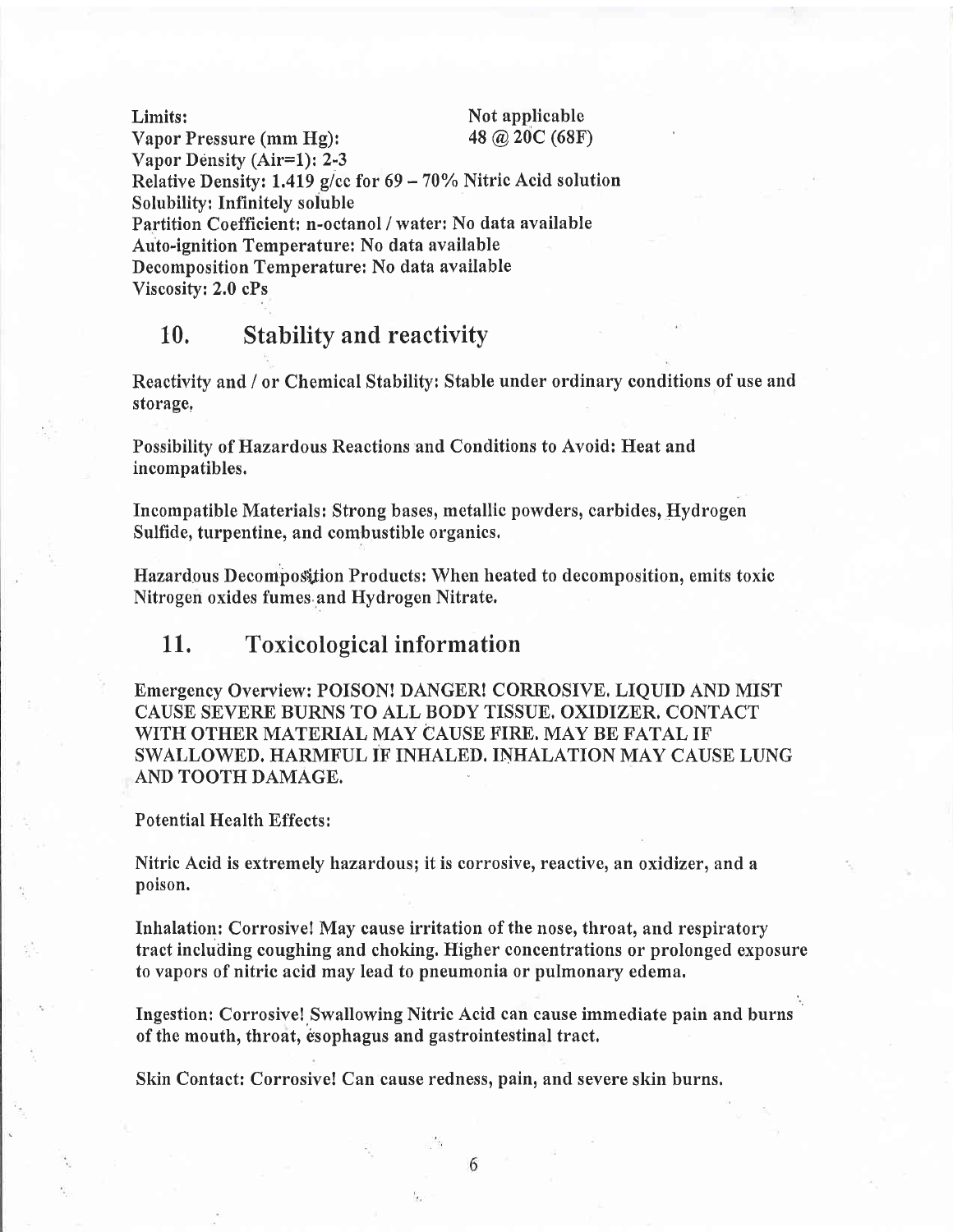Eye Contact: Corrosive! Vapors are irritating and may cause severe damage to the eyes, Splashes may cause severe burns and permanent eye damage,

Chronic Exposure: Long-term exposure to concentrated vapors may cause erosion of teeth. Long-term exposures seldom occur due to the corrosive properties of the acid,

Aggravation of Pre-existing Conditions: Persons with pre-existing skin disorders, eye disease, or cardiopulmonary diseases may be more susceptible to the effects of this substance.

Specific Target Organ Toxicity - Single Exposure (Globally Harmonized System:) No data available,

Specific Target Organ Toxicity - Repeated Exposure (Globally Harmonized System:) No data available.

| <b>Numerical Measures of Toxicity: Cancer Lists: NTP Carcinogen</b> |  |
|---------------------------------------------------------------------|--|
|---------------------------------------------------------------------|--|

| Ingredient              | Known       | Anticipated | <b>IARC Category</b> |
|-------------------------|-------------|-------------|----------------------|
| Nitric Acid (7697-37-2) | $\cdot$ No. | No          | None                 |
| Water (7732-18-5)       | $\bf No$    | N0          | <b>None</b>          |

Acute Toxicity :

For Nitric Acid:

Oral (human) LDLo: 430 mg/kg Inhalation,rat, LC50: 67 ppm (NO2)/4H Investigated as a mutagen, reproductive effecter.

#### 12, Ecological information

Ecotoxicify: The product may affect the acidity (pH-factor) in water with risk of harmful effects to aquatic organisms. LC50 - Asterias rubens - 100 - 330 mg/l - 48 h

Persistence and Degradability: No data available.

Bioaccumulative Potential: No bioaccumulation expected.

Mobility in Soil: No data available,

Other adverse effects: US Regulations (CERCLA) require reporting spills and releases to soil, water and air in excess of reportable quantities. The toll free number for the US Coast Guard National Response Center is (800) 424-8802,

 $\overline{7}$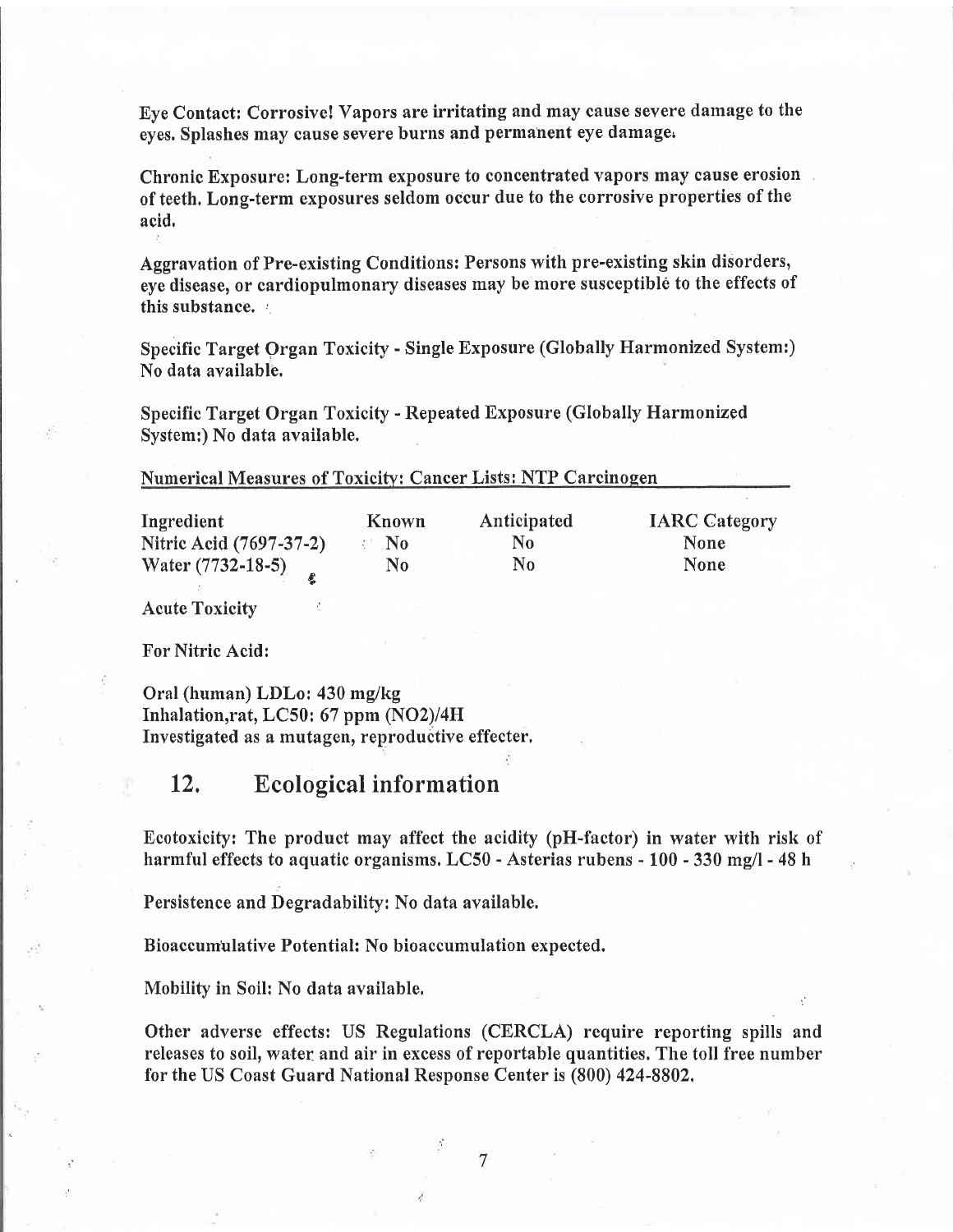#### Disposal considerations 13.

Disposal instructions: Neutralize with soda ash/slaked lime and discharge to sewer with lots of water. Collect and reclaim or dispose in sealed containers at licensed waste disposal site. This material and its container must be disposed of as hazardous waste, Do not allow this material to drain into sewers/water supplies. Do not contaminate ponds, waterways or ditches with chemical or used container. If discarded, this product is considered a RCRA ignitable waste, D001, Dispose of local/regional/national/international regulations.

Hazardous waste code D001: Waste Flammable material with a flash point <140 F D002: Waste Corrosive material  $\text{pH} \leq 2$  or  $\text{m} \leq 12.5$ , or corrosive to steell Waste from residues / unused products Dispose of in accordance with local regulations,

Empfy containers or Iiners may retain some product residues. This material and its container must be disposed of in a safe manner (see: Disposal instructions). Contaminated packaging Empty containers should be taken to an approved waste handling site for recycling or disposal. Since emptied containers may retain product residue, follow label warnings even after container is emptied,

### 14. Transportation Information

UN Number: UN2031

UN Proper Shipping Name;

NITRIC ACID, other than red fuming, with at least 65% but not more than 70%, Nitric Acid

Packing Group: II

#### DOT/IMDG/IATA





Land Transport ADR/RID and GGVS/GGVE (Cross Border / Domestic) Transport Hazard Class(es): 8, 5.1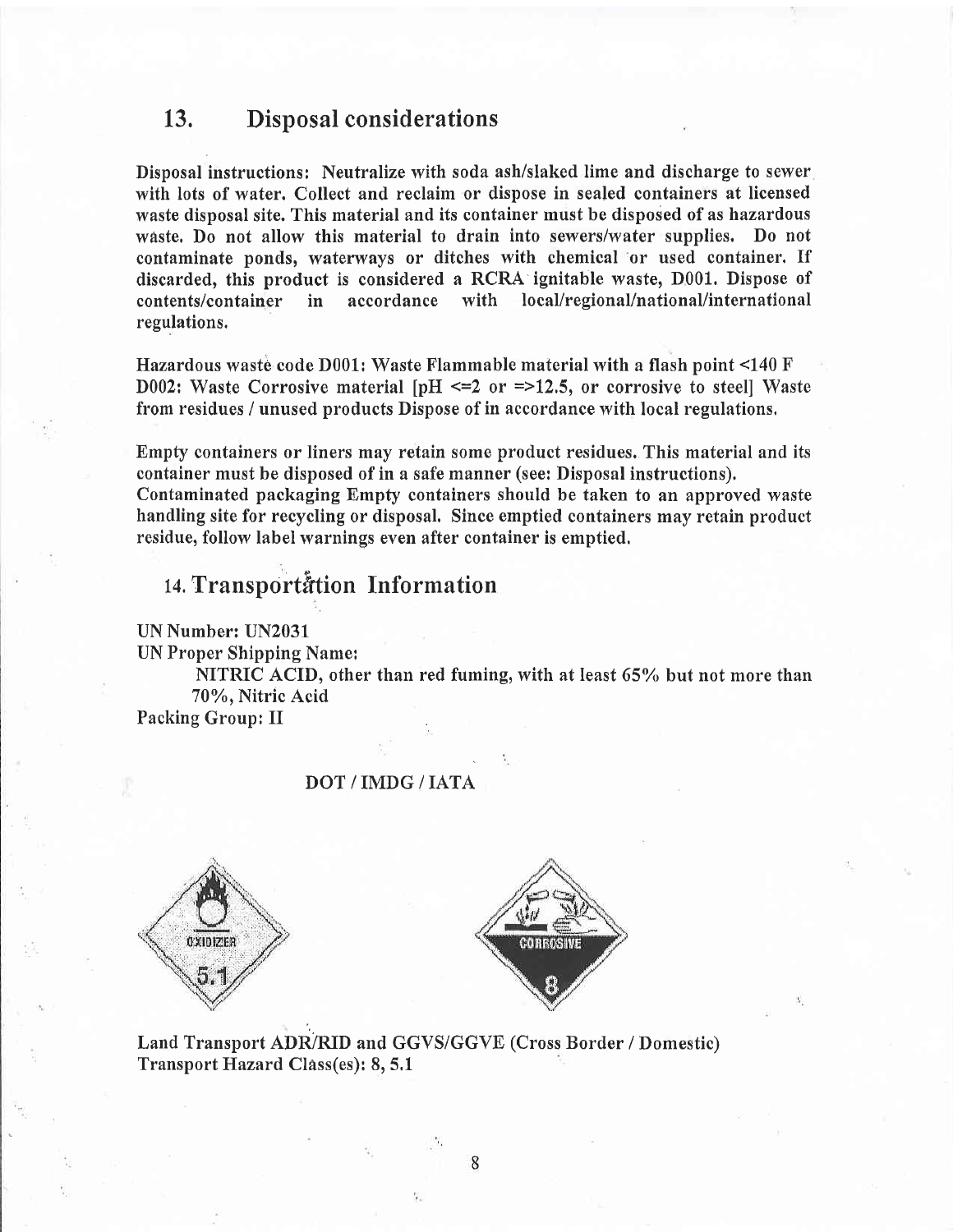Maritime Transport IMDG/GGVSea Transport Hazard Class(es): 8, 5.1 Marine Pollutant: No

Air Transport ICAO-TI and IATA-DGR Transport Hazard Class(es): 8, 5,1

Transport in Bulk According to Annex II of MARPOL 73178 and the IBC Code

Special Precautions for User: No additional information

#### 15, Regulatory information

US federal regulations All components are on the U.S. EPA TSCA Inventory List. TSCA Section 12(b) Export Notification (40 CFR 707, Subpt. D)

Not regulated,

US, OSHA Specifically Regulated Substances (29 CFR 1910,1001-1050) Not on regulatory list.

CERCLA Hazardous Substance List (40 CFR 302.4)

NITRIC ACID (CAS 7697-37-2) LISTED

Superfund Amendin&ts and Reauthorization Act of 1986 (SARA)

Hazard categories Immediate Hazard - Yes

Delayed Hazard - Yes

Fire Hazard - Yes

Pressure Hazard - No

Reactivity Hazard - No

SARA 302 Extremely hazardous substance

No

SARA 311/312 Hazardous chemical

No

Other federal regulations

Clean Air Act (CAA) Section ll2Hazardous Air Pollutants (HAPs) List Not regulated.

Clean Air Act (CAA) Section ll2(r) Accidental Release Prevention (40 CFR 68.130) NITRIC ACID (CAS 7697-37-2)

Safe Drinking Water Act (SDWA)

Not regulated.

Drug Enforcement Administration (DEA). List 2, Essential Chemicals (21 CFR  $1310.02(b)$  and  $1310.04(f)(2)$  and Chemical Code Number

Not listed.

Drug Enforcement Administration (DEA), List 1 & 2 Exempt Chemical Mixtures  $(21 \text{ CFR } 1310.12(c))$ 

Not regulated.

DEA Exempt Chemical Mixtures Code Number

Not regulated.

á.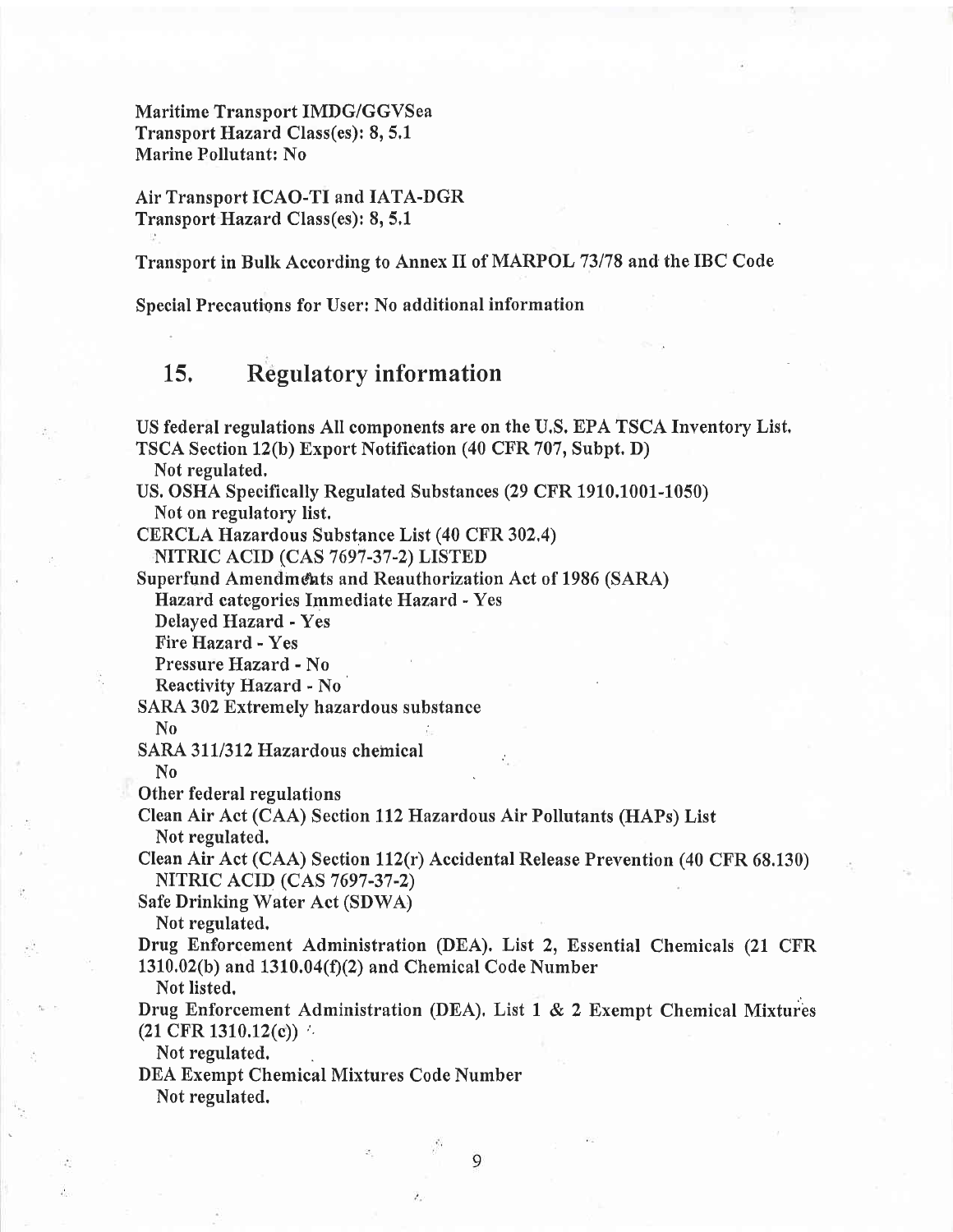#### Food and Drug Administration (FDA) Not regulated.

US state regulations California Safe Drinking Water and Toxic Enforcement Act of 1986 (Proposition 65): This material is not known to contain apy chemicals currently listed as carcinogens or reproductive toxins,

US. Massachusetts RTK - Substance List NITRIC ACID (CAS 7697-37-2) US. New Jersey Worker and Community Right-to-Know Act NITRIC ACID (CAS 7697-37-2) 500 LBS US. Pennsylvania RTK - Hazardous Substances

NITRIC ACID (CAS 7697-37-2)

US. Rhode Island RTK

NITRIC ACID (CAS 7697-37-2)

US - California Proposition 65 - Carcinogens & Reproductive Toxicity (CRT): Listed substance

Not listed.

#### International Inventories:

| Country $(s)$ or region | Inventory name                              | On inventory $(yes/no)^*$ |  |
|-------------------------|---------------------------------------------|---------------------------|--|
| Australia               | <b>Australian Inventory of</b>              |                           |  |
|                         | <b>Chemical Substances (AICS)</b>           | Yes                       |  |
| Canada                  | Domestic Substances List (DSL)              | Yes                       |  |
| Canada                  | <b>Non-Domestic Substances List (NDSL)</b>  | No                        |  |
| China                   | <b>Inventory of Existing Chemical</b>       |                           |  |
|                         | Substances in China (IECSC)                 | Yes                       |  |
| Europe                  | <b>European Inventory of Existing</b><br>y. |                           |  |
|                         | <b>Commercial Chemical Substances</b>       | Yes                       |  |
|                         | (EINECS)                                    |                           |  |
| <b>Europe</b>           | <b>European List of Notified</b>            |                           |  |
|                         | <b>Chemical Substances (ELINCS)</b>         | $\mathbf{N}$ <sub>0</sub> |  |
| Japan                   | <b>Inventory of Existing and New</b>        |                           |  |
|                         | <b>Chemical Substances (ENCS)</b>           | Yes                       |  |
|                         |                                             |                           |  |